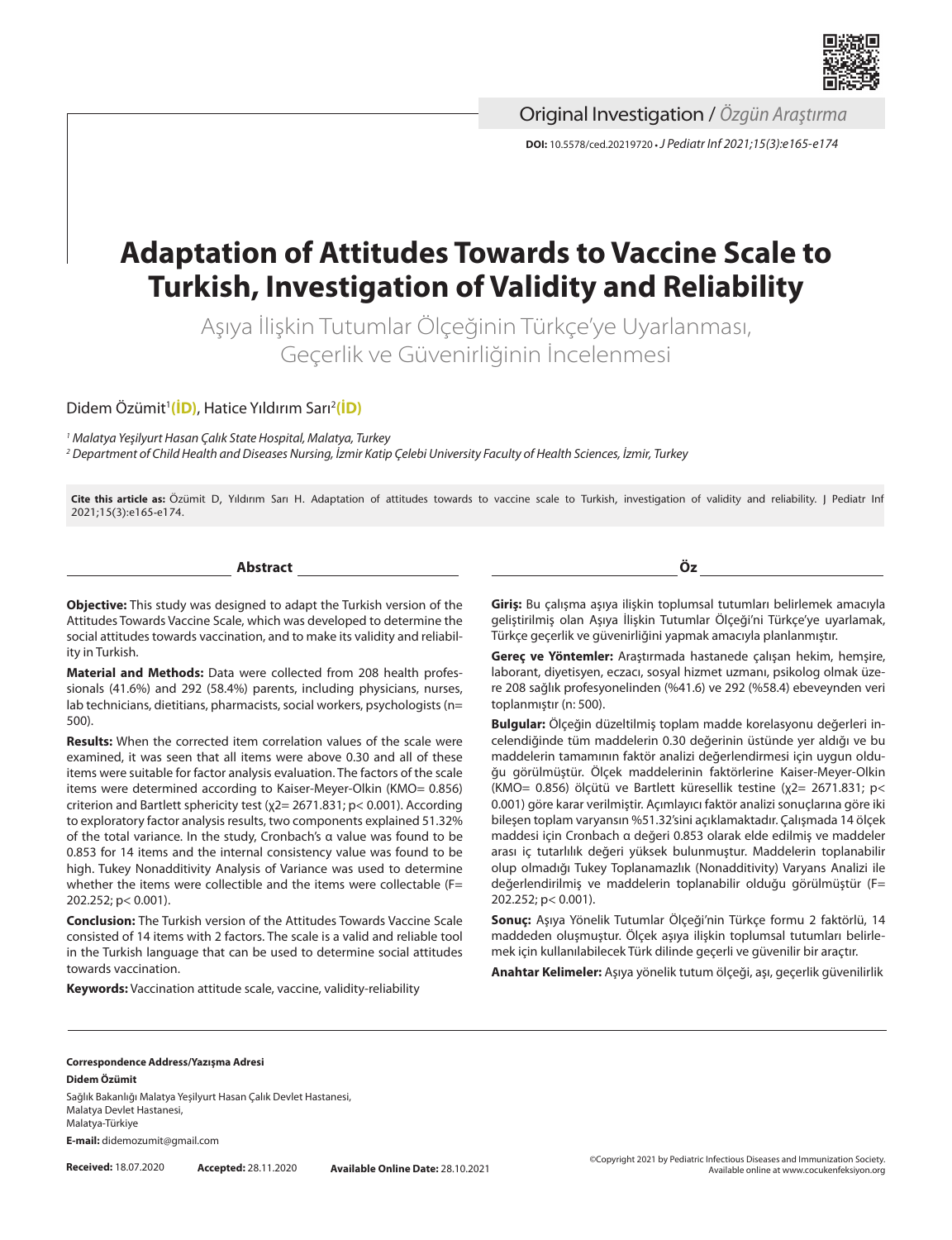## **Introduction**

Immunization is one of the most effective public health instruments to prevent infectious diseases which play a vital role in the development of health, to eradicate diseases, and hence, to diminish the rates of diseases and mortality (1). Vaccines are one of the most important discoveries in the history of science in terms of having a positive effect on human health. Immunization, in the fight against infectious diseases, is accepted, without dispute, as an effective method of protection in the scientific world (2).

Thanks to immunization practices, the death and possibility of getting infected with a disease of 2-3 million people are prevented annually. Moreover, individuals in all age groups are protected from serious life-threatening diseases requiring hospitalization, including diphteria, tetanus, hepatitis A and hepatitis B, mumps, measles, rubella, pneumococcal diseases, polio, and rotavirus diarrhea. Even though immunization has reached 90% in many countries around the world, it is quite low in developing countries, and around 29% of deaths in children aged under 5 years occur due to vaccine-preventable diseases (3). World Health Organization (WHO) announced as its 2020 objective to eradicate polio, measles, and maternal and neonatal tetanus and to develop vaccines against malaria, tuberculosis and AIDS and extend their use (4).

Vaccination schedule is planned according to each country's population variables. The National Immunization Program of Turkey was last updated in 2019. According to the updated vaccination schedule, 13 different vaccines are administered to children aged 0-18 years. According to the 2017 Health Statitistic of the Ministry of Health, the rates of vaccine administration for diphteria, acellular pertussis, tetanus, inactive polio, *haemophilus influenzae* B, BCG, hepatitis B, mumps, measles and rubella, and conjugated pneumococcus vary between 93%-96% (5). Despite such positive progress, there has been some skepticism over vaccines, and in addition to the dispute on vaccine efficiency, these views have suggested that immunization could cause the development of serious pathologies in individuals and have found vaccines responsible for diseases without a cause. This attitude has brought to light the anti-vaccination movement. Anti-vaccination first appeared during the studies of Edward Jenner, and E. Massey, a religious scholar, argued and advocated that diseases were sent to humanity God as a form of punishment and that it would be sacrilegious to prevent diseases and immunization would be eqiuvalent to follow Satan's lead. The state of Masschusetts was the first U.S. state to enforce mandatory immunization for school-aged children in 1855. However, objections to mandatory immunization led to an active and organized anti-immunization movement. It was asserted that mandatory immunization was a practice against human rights (6).

The continuity and increase of the success of immunization can be provided by the high-rate of immunization globally. Nonetheless, as in all around the world in recent years, immunization rates have tended to fall since parents have started to refuse getting their children vaccinated. It is considered that popularization of the anti-vaccination movement will lead to epidemics in vaccine-preventable diseases affecting community immunization (7,8).

Anti-vaccination movement gained more popularity in the last eight years and the number of families refusing to get their children vaccinated reached 183 in 2011, 980 in 2013, 5400 in 2015, 12.000 in 2016, and the number of cases regarding vaccine-refusal was reported as 23.000 in 2018 (9). The rate of measles vaccination, which was 98% in 2016, dropped to 97% in 2017, and similarly, the rate of diphteria, tetanus, and pertussis vaccination dropped to 96% in 2017 while it was 98% in 2016 (10). Measles incidence reached 0.1 in 100.000 persons while it was 0.01 in 2016. It has been underlined that should cases of vaccine-refusal reach 50.000, it would be inevitable to have epidemics (9).

In the world, vaccination rates vary from country to country. While it is between 79-80% in countries such as Afghanistan, Pakistan, India, and Nigeria, despite being over 90% in Europe and the USA, a fall at an average of 3% was determined in some regions of Europe and the USA between 2012 and 2016 (11). There has been a fall in measles vaccination rates in recent years. For instance, it dropped to 85% in Italy and 88% in Europe. As regards the 2017 data, immunization rates of diphteria, tetanus and pertussis dropped to 92% in Europe and 91% in the USA (12).

Even though state policies are still effective in attitudes towards vaccines, along with religious and philosophical influences, attitudes are being affected by the widespread use of technology, social media and mass media. In research conducted on the matter at hand, the communication of healthcare professionals with patients and the transmit of correct information have been shown to be reliable and effective in developing positive attitudes (13).

There have been many studies conducted on the reasons for vaccine refusal, deferral or hesitation. Though study results have differences, factors affecting attitudes towards vaccines have been summed up under four main headings as religious reasons, personal beliefs and philosophical reasons, safety concerns, and desire to obtain more information (14).

## **Objective**

The increase in supporting the anti-vaccination movement in Turkey and in the number of parents refusing to get their children vaccinated necessitates studies oriented at developing positive societal attitudes on vaccination. This study aimed to adapt into Turkish the Attitudes Scale on Vaccine,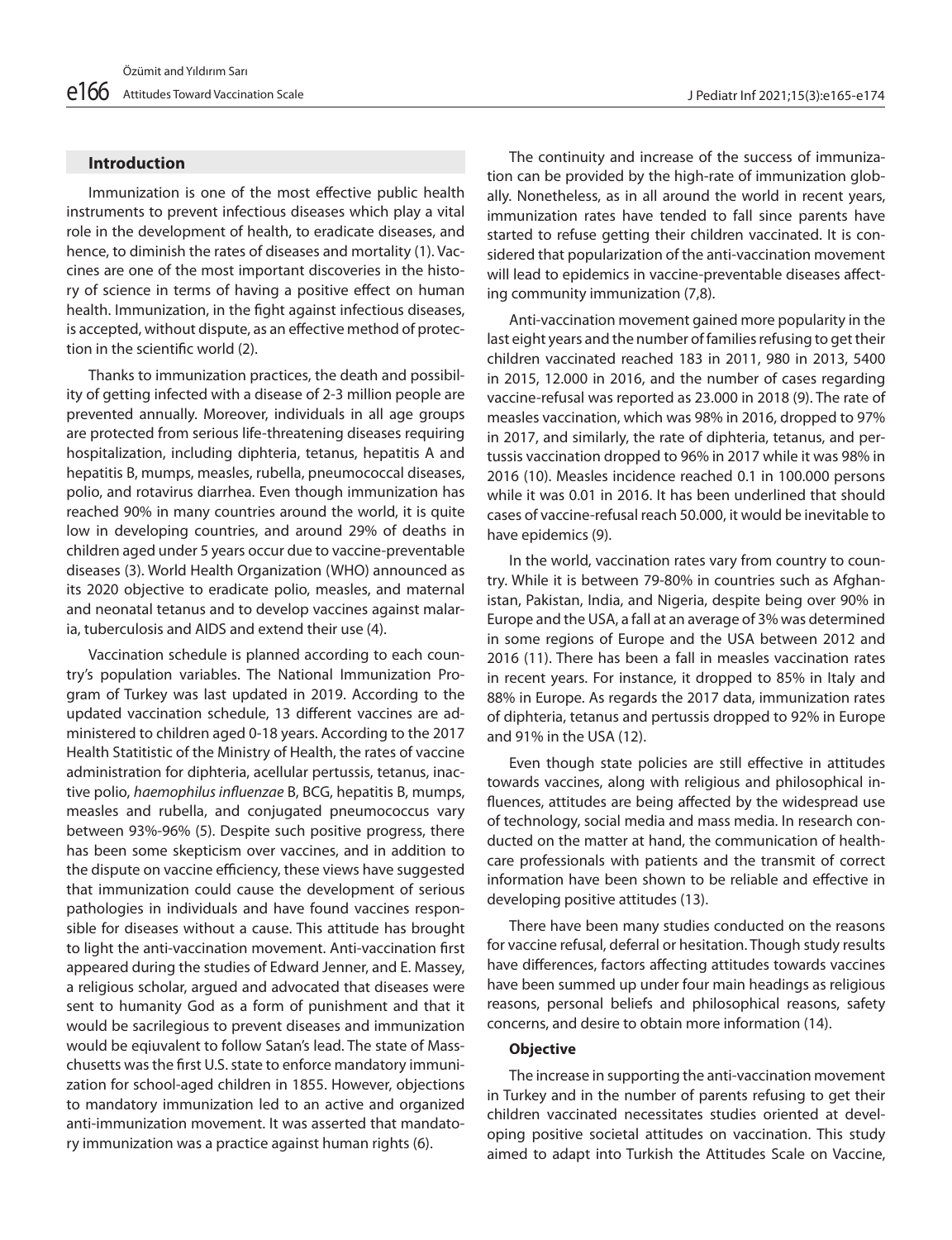which has been developed to determine societal attitudes on vaccine, and to perform its validity and reliability in Turkish.

## **Materials and Methods**

**Type of the Research:** The research was designed as descriptive and methodological.

**Time and Place of the Research:** The research was conducted between November 1<sup>st</sup>, 2018 and May 1<sup>st</sup>, 2019 in the Tepecik Education and Researh Hospital in Izmir, Turkey.

**Research Sample:** For methodological research, it is recommended to choose 5 to 10 folds of the number of scale items in the calculation of sample volume or for factor analysis, 200 subjects are evaluated as "moderate", 300 as "good", 500 as "very good" and 1000 as "excellent" (15). No sample selection was performed during data collection, and it was aimed to reach the whole sample by complete count method (n:500). It was planned to compose the sample of healthcare professionals and parents, 50% each. Using random improbable sampling method, data were collected from a total of 208 (41.6%) heathcare professionals including physicians, nurses, laboratory technicians, dieticians, pharmacists, social services specialists, and psychologists who willingly participated in the study, met the study inclusion criteria, and could be reached during daytime or nightime shifts and 292 (58.4%) parents. From the research population of 500 people, 52 were determined to do a re-test, and the form was filled out again 15 days after the first data had been collected. Ret-test data were collected from 52 people who wrote pseudonym on the first survey form. Re-test data were selected among the healthcare professionals due to reachability of re-test data.

#### **Includion Criteria to the Research**

- To be employed in the healthcare institution where the research is to be made or to have a child inpatient or outpatient at the age group of 0-18 years in the healthcare institution where the research is to be made
- To be fluent in Turkish (to communicate orally and in writing)
- • To be over 18 years of age

## **Data Collection Tools**

As the data collection tools in the research, a socio-demographic form and Attitudes Scale towards Vaccine were used.

**The Socio-Demographic Question Form:** The form was prepared by the researcher. It includes 12 items with questions regarding age, sex, marital status, education level, profession, years of employment, and income level.

**Attitudes Scale towards Vaccine:** The scale was developed by Cvjetkovic et al. in 2017 and is comprised of 14 items (16). Scale items, in general, covers individuals' attitudes, be-

haviour, and thoughts on vaccine practices. The scale is in a 5-Likert type and is scored as 1 "I totally disagree" and 5 "I totally agree". Reverse scoring was implemented in items containing negative expressions. Scores between 14-32 are accepted as negative attitude, 33-51 as moderate attitude and 52-70 as positive attitude. The Cronbach alpha value of the original scale is 0.90. Construct validity factor analysis was carried out on the basis of Kaiser-Meyer-Olkin (KMO 0.89) and Bartlett test  $(x2-1684.210, df-91, p < 0.01)$ . As a result of the factor analysis, a 3-factor construct was detected explaining 66% of the item variance (core values 46.11, 12.22 and 7.85). The validity and reliability analysis of the scale was performed with students at the faculties of Medicine, Law and Electrical Engineering in the University of Belgrade.

## **Data Collection Process**

Upon obtaining approval to use the scale and following the Turkish adaptation of the scale and receiving institutional approvals, data collection tools were implemented by the researcher between January 1st and May 1st, 2019. The research was conducted at times when hospital administration allowed. During data collection, the researcher visited patient rooms and working stations of the hospital personnel. The participants were briefly informed by the researcher on the research subject prior to filling out the survey forms, and the vaccine form and scale were verbally explained. The participants were asked not to write their names on the survey forms. Only the participants that were going to re-reply the survey forms were asked to write their pseudonyms. The survey forms were delivered to healthcare workers during their working hours and to next-of-kin of the patients during their visit to hospital and when they were available. Questions forwarded to the researcher by the participants were answered. The participants were given 20 minutes to answer the questions. Out of a population of 500 participants, data were collected from 52 participants again 15 days after the initial collection of the survey forms for scale test-re-test data.

Turkish Validity and Reliability Analysis of the Attitudes Scale towards Vaccine: The validity analysis of language and content of the scale was performed taking into account the method and processes recommended by WHO for the translation and adaptation of tools in another language (17). Turkish translation of the scale originally written in English was carried out by 5 language experts, and the translated form was reviewed and edited by the researcher and her advisor. Back translation of the scale was performed by three academics that understood and spoke both languages. Following back translation, the items on the original form and the back-translated form were compared and edited. The edited scale was sent to 10 experts for expert opinion and scoring done by the experts were analysed with Kendall W test and Content Validity Index. Prior to the data collection phase, the scale was applied to 10 individuals different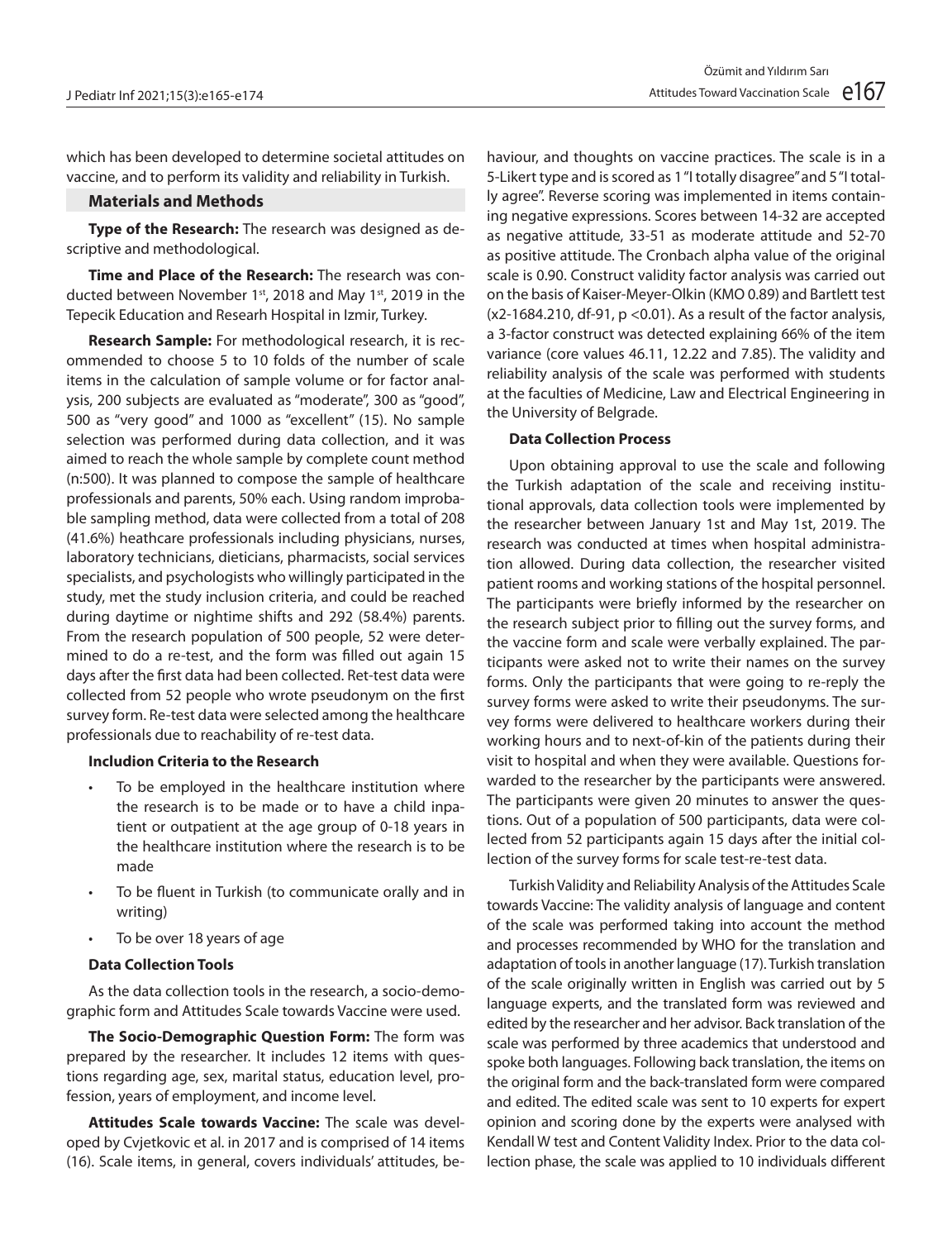from the sample, parts that were difficult to understand were reviewed again, and the scale reached its final version. The results of this pilot study were not included into the research.

## **Data Analysis**

SPSS 22 (Statistical Package for Social Sciences) package program was used for data analysis. For the evaluation of scale validity, Cronbach Alpha co-efficient was used for internal consistency between the items, Tukey Nonadditivity Variance Analysis was used to find out if the items were addable, Kaiser-Mayer-Olkin criterion and Bartlett sphericity test were used to find out if the scale items could be factored, and principal components factor extraction and varimax rotation methods were used for exploratory factor analysis to put forth factor construct (18,19). SPSS AMOS 22 program was used for confirmatory factor analysis. For the reliability analysis of the scale, internal consistency (Cronbach Alpha and item total correlation) and itime nvariance method (t test and intraclass correlation coefficient) were used. Statistical significance was set at p< 0.05 with 95% confidence interval.

## **Ethical Aspect of the Research**

Ethics board approval of the study was obtained with decision no. 2018/14-15 dated 22.11.2018 from Tepecik Education and Researh Hospital non-invasive Clinical Research Ethics Board. Prior to the commencement of the study, approval from Cvjetkovic was obtained via e-mail to perform the validity and reliability of the scale in Turkish. Institutional approval was received from Tepecik Education and Research Hospital to collect research data. Consent was obtained from all volunteering participants.

#### **Limitations to the Research**

The research was conducted at a single hospital considering that it hosted employees and patients with different socio-cultural backgrounds. Due to the fact that next-of-kin of most of the patients was the mothers, the sample was mainly composed of females. Sample characteristic is the limitation of the research.

## **Results**

Forty-six point eight percent of the individuals participating in the study were non-healthcare professional mothers and 34.6% were healthcare professional mothers. Of the participants, 82.8% were females and 92.4% were married. Of the participants, 26.0% were housewives, 21.8% were nurses, and 7.0% were teachers. Of the spouses of the participants, 14.0% were labourers, 9.8% were government employees, 7.8% were self-employed, 7.8% were private sector employees, and 7.6% were teachers. Of the participants, 41.0% had a bachelor's degree, 16.4% were high-school graduates, and 11.8% had an associate degree. Of the participants' spouses, 40.7% had a bachelor's degree, 19.6% were high-school graduates, and 11.2% were secondary school graduates.

Mean age of the participants was  $36.16 \pm 7.98$  years. Mean total employment year of the healthcare workers was 13.5  $\pm$ 7.29 years, and mean employment year in the current institution was 7.8  $\pm$  6.15 years. Of the participants, 5% (n= 25) had a total income of under 1000 TL, 18.5% (n= 92) between 1001-2500 TL, 20.8% (n= 103) between 2501-4000 TL, 20.6% (n= 102) between 4001-5500 TL, 10.9% (n= 54) between 5501- 7000 TL and 24.2% (n= 120) 7001 TL and over. Of the healthcare personnel, 57.1% (n= 120) served both adult and child patients, 21.9% (n= 46) served only child patients and 21% (n= 44) only adult patients. Of the non-healthcare workers, 78.7% (n= 74) obtained information on vaccines from healthcare workers, 14.9% (n= 14) from the media, and  $6.4\%$ ' (n= 6) from social circle (neighbors-relatives) (the total number of people replying to this question is 94).

## **Findings Regarding the Validity of the Attitudes Scale towards Vaccine**

It was seen on Kendall W analysis performed over 10 expert opinions conducted prior to the scale's implementation on the participants that there was no significant difference (Kendall's W=,133; p= 0.189) and expert opinions were similar. For the evaluation of expert opinions, Davis technique was used to calculate Content Validity Index (CVI) and found as 0.94. In light of the expert opinions, some expressions were changed and various omissions and additions were made to make the language plain and simple to understand. The author developing the scale was informed of the changes and approval was obtained.

Total value of the scale for 500 participants in the research varied between 19 and 70 (mean=51.64  $\pm$  8.4, minimum=19, maximum= 70, median= 51). When correlation values of the total edited items were examined, it was seen that all items were above the value of 0.30 and all were suitable for factor analysis. Initially, factors were determined by performing exploratory factor analysis on the data. Confirmatory factor analysis was conducted on factors found on exploratory factor analysis. Kaiser-Meyer-Olkin (KMO= 0,856) criterion and Bartlett sphericity test ( $\chi$ 2= 2671.831; p< 0.001) were used to decide on the factorability of the scale items. Since KMO coefficient was 0,856, the result was excellent. Therefore, sample size of the research is sufficient. The significance of Bartlett sphericity test confirms the performability of factor analysis. On exploratory factor analysis to present factor construct, main components factor extraction and varimax rotation methods were used. Accroding to the exploratory factor analysis results, two components expressed 51.32% of the total variance. Eigenvalue for the first and second components was 25.904 and 25.416, respectively. Table 1 shows factor loads.

According to the obtained factor loads, the scale is composed of 2 factors containing 14 questions. Considering the meaning of the items in the factors, the factors were named to match the original scale.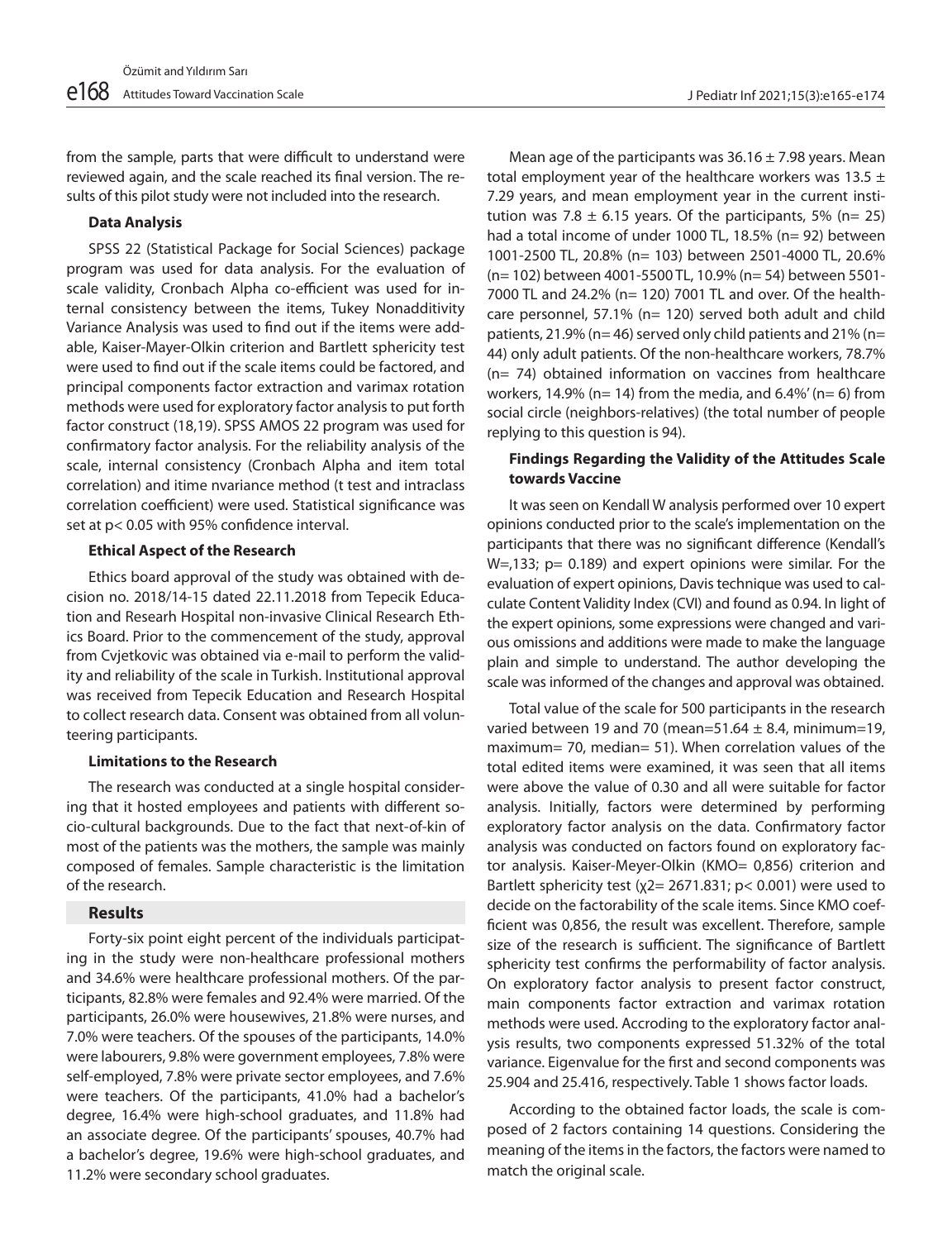#### **Table 1.** Factor Loads for Exploratory Factor Analysis and Internal Consistency Statistics of the Items

|               | <b>Factor Loads</b> |          |
|---------------|---------------------|----------|
| Items         | Thought             | Attitude |
| $\mathsf{A}1$ |                     | 0.615    |
| A2            | 0.681               |          |
| A3            | 0.744               |          |
| A4            | 0.750               |          |
| A5            |                     | 0.689    |
| A6            |                     | 0.683    |
| $\mathsf{A}7$ |                     | 0.709    |
| A8            |                     | 0.714    |
| A9            |                     | 0.560    |
| A10           |                     | 0.627    |
| A11           |                     | 0.613    |
| A12           | 0.774               |          |
| A13           | 0.800               |          |
| A14           | 0.754               |          |

**Table 2.** Confirmatory factor analysis adaptive values

| Model             | <b>NPAR</b> | <b>CMIN</b> | DF           | p           | <b>CMIN/DF</b> |
|-------------------|-------------|-------------|--------------|-------------|----------------|
| Standard model    | 32          | 234.087     | 73           | .000        | 3.207          |
| Saturated model   | 105         | .000        | $\mathbf{0}$ |             |                |
| Independent model | 14          | 2701.608    | 91           | .000        | 29.688         |
| Model             |             | <b>RMR</b>  | GFI          | <b>AGFI</b> | PGFI           |
| Standard model    |             | .057        | .938         | .911        | .652           |
| Saturated model   |             | .000        | 1.000        |             |                |
| Independent model |             | .317        | .408         | .317        | .354           |
| Model             | NFI Delta 1 | RFI Rho 1   | IFI Delta 2  | TLI Rho 2   | CFI            |
| Standard model    | .913        | .892        | .939         | .923        | .938           |
| Saturated model   | 1.000       |             | 1.000        |             | 1.000          |
| Independent model | .000        | .000        | .000         | .000        | .000           |
| Model             |             | RMSEA       | LO 90        | HI 90       | <b>PCLOSE</b>  |
| Standard model    |             | .066        | .057         | .076        | .002           |
| Independentmodel  |             | .240        | .232         | .248        | .000           |

Confirmatory Factor Analysis (CFA) was applied to the factors determined by the exploratory factor analysis in the adaptation of the scale into Turkish and the following results were achieved:

As seen in Table 2, as per the adaptive values of  $\chi$ 2/df = 3.207 < 5, RMR=0.057<0.08, 0.085 < GFI= 0.938, 0.90 < IFI = 0.939, 0.90  $\lt$  CFI = 0.938, RMSEA = 0.066 $\lt$  0.08, the model shows excellent adaptation to the data. Hence, the validity of the Attitude Scale towards Vaccine found by exploratory factor analysis was confirmed by confirmatory factor analysis. According to the analysis result, adaptation values were found as CFI= 0.938, GFI= 0.938, NFI= 0.913, RMR 0.057 and RMSEA= 0.066 (p< 0.05). Figure 1 shows each item's standardized regression weights as per Confirmatory Factor Analysis (CFA).

## **Findings Related to the Reliability of the Attitudes Scale towards Vaccine**

For 14 scale items of the study, Cronbach α value was found as 0,853 and inter-item internal consistency value was found high. Turkey Nonadditivity Variance Analysis was used to determine if the items were addable, and it was seen that they were (F= 202.252; p< 0.001). Item total score correlations of the items varied between 0.418 ile 0.569. (Table 3).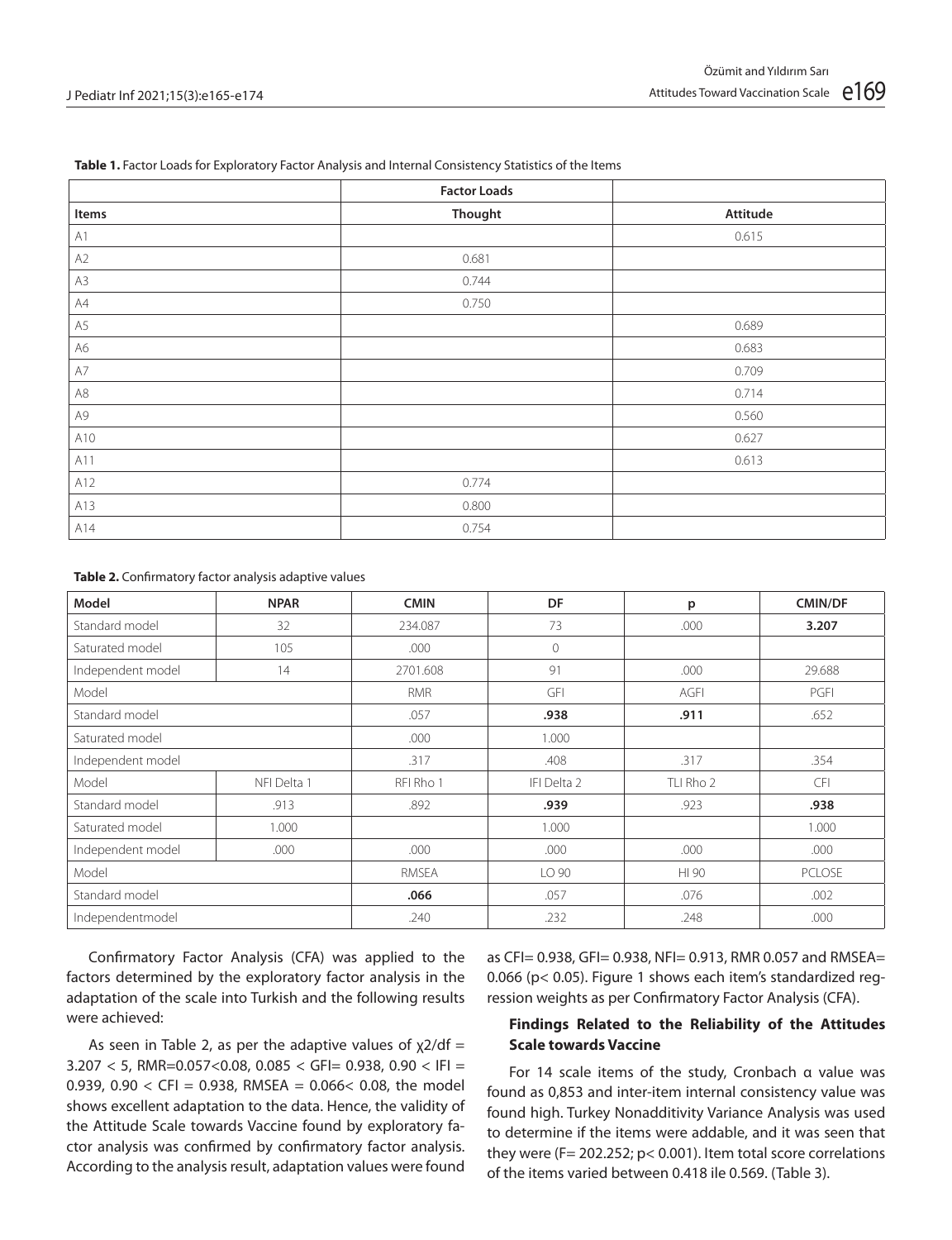

Figure 1. Confirmatory factor analysis of the attitudes scale towards vaccine.

Table 4 shows the Cronbach Alpha values of the subscales. Attitude subscale Cronbach Alpha value was 0.870, and Thought subscale Cronbach Alpha value was 0.900.

As seen in Table 5, correlation between the forms on splithalf analysis was 0.725.

# **Evaluation of the Attitudes Scale towards Vaccine Regarding Time Invariance**

In the research, 52 participants were included into re-test, and Cronbach Alpha value for consistency of the 52 participants and 14 items was found as 0,863. Table 6 and Table 7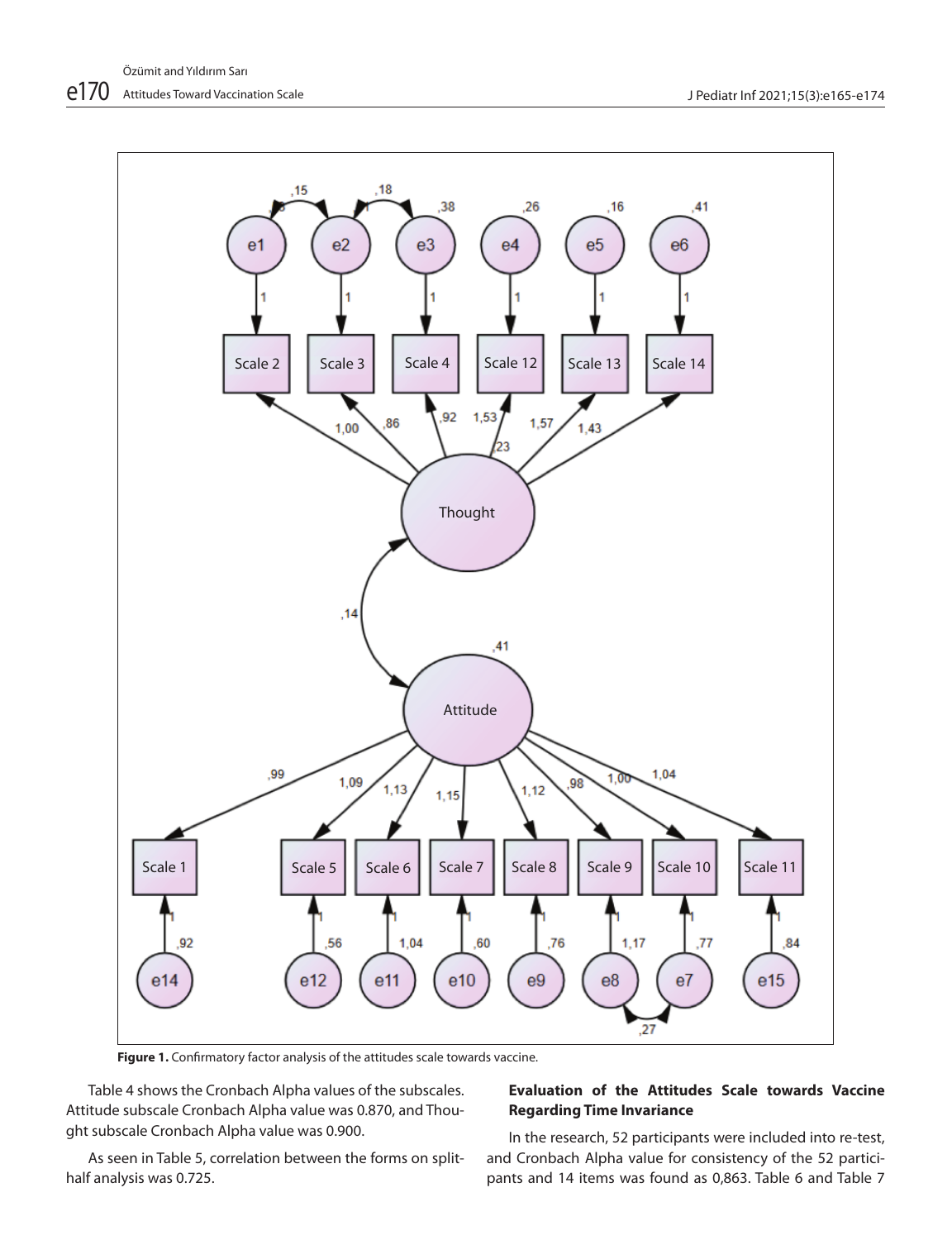| Items         | <b>Edited Total Iten Correlation</b> | Cronbach Alpha value when the Item is deleted |
|---------------|--------------------------------------|-----------------------------------------------|
| A1            | 0.456                                | 0.847                                         |
| A2            | 0.468                                | 0.846                                         |
| A3            | 0.492                                | 0.845                                         |
| A4            | 0.449                                | 0.847                                         |
| A5            | 0.569                                | 0.840                                         |
| A6            | 0.418                                | 0.850                                         |
| $\mathsf{A}7$ | 0.564                                | 0.840                                         |
| A8            | 0.491                                | 0.845                                         |
| A9            | 0.485                                | 0.846                                         |
| A10           | 0.569                                | 0.840                                         |
| A11           | 0.517                                | 0.843                                         |
| A12           | 0.528                                | 0.843                                         |
| A13           | 0.566                                | 0.841                                         |
| A14           | 0.512                                | 0.843                                         |

**Table 3.** Edited total item correlation and cronbach alpha value when the item is deleted (n= 400)

#### **Table 4.** Cronbach alpha values of the subscales

| ' Subscale        | Cronbach Alpha |  |  |
|-------------------|----------------|--|--|
| Thought subscale  | N 90           |  |  |
| Attitude subscale | N 87           |  |  |

present intra-class correlation coefficient (ICC) and comparison performed for preliminary and re-test results.

The difference between the preliminary test and last test values according to Table 6 was not found statistically significant ( $t= 1.019$ ;  $p= 0.313$ ). Values of the preliminary and last tests are similar. In Table 7, preliminary and last test values by the participants were found highly consistent (ICC=  $0.979$ ; p< 0.001). The scale was found reliable as per these results.

## **Discussion**

In this research conducted to perform the Turkish validity and reliability of the Attitudes Scale towards Vaccine, data were collected from 500 participants who were and were not healthcare workers, and the Cronbach Alpha value of the 14-item scale was detected as 0.853, and intra-item internal consistency value was found high. When edited total item correlation values were examined, it was seen that all items were above the value of 0,30 and all were suitable for factor analysis. Factorability of the scale items were decided upon

**Table 5.** Split-half reliability analysis data of attitudes scale towards vaccine

| <b>Scale Section</b>                      | Mean    | SD      | Cronbach's Alpha | <b>Correlation between the Forms</b> |
|-------------------------------------------|---------|---------|------------------|--------------------------------------|
| First Section (Items 1,2,3,4,5,6,7)       | 26.1280 | 4.31890 | 0.728            | 0.725                                |
| Second Section (Items 8,9,10,11,12,13,14) | 25.5180 | 4.75172 | 0.768            |                                      |
| Spearman-Brown Coefficient                | .841    |         |                  |                                      |
| Guttman Split-Half Coefficient            | ,838    |         |                  |                                      |

#### **Table 6.** Comparison of preliminary test and re-test values

|       | the contract of the contract of the contract of the contract of the contract of<br>$   -$ | .ast test<br>.                                                                  | Difference<br>.          |      |                   |
|-------|-------------------------------------------------------------------------------------------|---------------------------------------------------------------------------------|--------------------------|------|-------------------|
| Scale | ≤ 44                                                                                      | the contract of the contract of the contract of the contract of the contract of | $\overline{\phantom{a}}$ | .019 | $\sim$<br>◡.◡ ៲ ◡ |

**Table 7.** Intra-class correlation coefficient and 95% confidence limits for preliminary test and last test

|                                            | ועע   | 95% Confidence Limit for ICC |  |
|--------------------------------------------|-------|------------------------------|--|
| Preliminary test-Last test                 | 0.979 | 0.963-0.988                  |  |
| LICC: Intra-class correlation coefficient. |       |                              |  |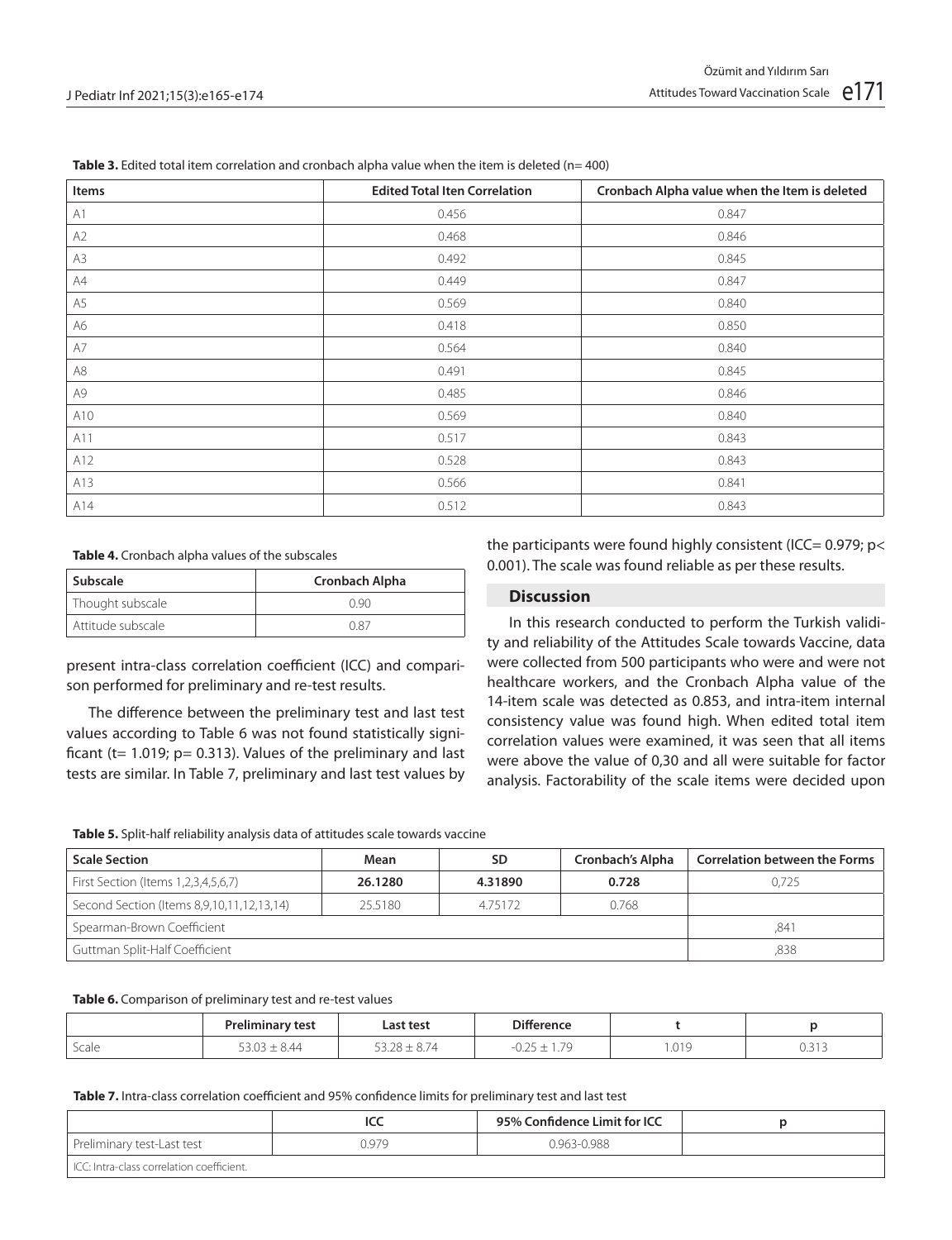Kaiser-Meyer-Olkin (KMO= 0.856) criterion and Bartlett sphericity test  $(y2= 2671.831; p< 0.001)$ . According to the exploratory factor analysis results, the scale with two components expressed 51.32% of the total variance. Regarding model adaptive values obtained on confirmatory factor analysis, the model showed excellent consistency to the data. The findings present Turkish validity of the scale (18,20). The difference between the preliminary and last tests were not statistically significant (t=  $1.019$ ; p= 0.313). Values of the preliminary and last tests were similar. Values of the preliminary and last tests were found highly consistent by the participants (ICC= 0.979; p< 0.001). According to these results, the scale is reliable.

There are those believing that vaccines protect health and those that do not, and a part of the society even blames vacciens for some diseases. Within the content of the vaccines, mercury is the material shown and blamed as the reason for all diseases. Mercury has different forms of half-life in the body as ethyl mercury and methyl mercury. Thiomersal found in vaccines is an ethyl mercury compound. In the 2002 report published by the Global Vaccine Safety Committee of the World Health Organization, it was reported that half-life of ethyl mercury was shorter than one week, could not pass the blood-brain barrier, and was digested in 4-9 days, and in the end, it was impossible for it to accumulate in the body like other mercury compounds and cause some chronic diseases (21). Although many studies have been conducted to accept or deny the relation between thiomersal and neuro-developmental diseases, thiomersal was decided to be removed from the content of the vaccines by the USA Public Health Service and American Pediatric Academy in 1999 (22). The USA Mental Development Service retrospectively reviewed children applying due to autism between the years 1999 and 2001 to find out if thiomersalin caused autism. According to the results of this research, a significant decrease was not found following the ban of thiomersalin use in vaccines in children applying due to autism between 1995 and 2007, and according to these results, it was concluded that there was no relation between thiomersal and autism (23). It has been observed in the world that statements expressing that materials found in vaccines may cause neurological diseases like autism and multiple sclerosis may lead to different opinions in individuals. Anti-vaccination campaigns carried out by asserting these reasons reach the public quickly with the help of media and affect vaccination rates. Thus, determining the society's attitude towards vaccines will lead to studies aimed at developing positive attitudes in them.

## **Conclusion**

In this research conducted to perform the Turkish validity and reliability of the Attitudes Scale on Vaccine, the Cronbach Alpha value of the 14-item scale was detected as 0.853. The difference between the preliminary and last tests were not statistically significant (t=  $1.019$ ; p= 0.313). Values of the preliminary and last tests were similar. Values of the preliminary and last tests were found highly consistent by the participants  $(ICC = 0.979; p < 0.001)$ . According to these results, the scale is reliable. In light with the findings of the research, it is believed that the scale can be used to detect the attitudes and thoughts of the public towards the vaccine and to determine the factors affecting vaccination. Repeating this research in different societies with different socioeconomic level and conducting studies investigating the relation with different independent variables can be recommended.

According to our study results, individuals obtain information on vaccines from healthcare professionals. Based on this fact, we can say that individuals trust healthcare professionals. Depending on this trust, reinforcing positive attitudes of the healthcare professionals towards vaccination and carrying out training and education programs aimed at developing positive attitude towards vaccination in midwives, nurses, physicians, and parents can be recommended.

**Ethics Committe Approval:** The study was approval obtained from SBÜ İzmir Tepecik Health Application Center (Date: 22.11.2018, Decision no: 2018/14-15).

**Informed Consent:** Patient consent was obtained.

**Peer-review:** Externally peer-reviewed.

**Author Contributions:** Concept - DÖ; Design - DÖ, HYS; Supervision - HYS; Resource - DÖ; Data Collection and/or Processing - DÖ; Analysis and/or Interpretation - DÖ; Literature Search - DÖ; Critical Review - HYS.

**Conflict of Interest:** All authors declare that they have no conflicts of interest or funding to disclose.

**Financial Disclosure:** The authors declared that this study has received no financial support.

#### **References**

l

- *1. Haverkate M, D'Ancona F, Giambi C, Johansen K, Lopalco PL, Cozza V, Appelgren E. On behalf of the VENICE project gatekeepers and contact points. Mandatory and Recommended Vaccination in the EU, Iceland and Norway: Results of the VENICE 2010 Survey on the Ways of Implementing National Vaccination Programmes. EuroSurveill 2010;17:22. [\[CrossRef\]](https://doi.org/10.2807/ese.17.22.20183-en)*
- *2. Plotkin S. History of vaccination, National Academy of Sciences 2014;111:12283-7. [\[CrossRef\]](https://doi.org/10.1073/pnas.1400472111)*
- *3. World Health Organization (WHO). State Of The World's Vaccines And İmmunizationh ttp://www.who.int/immunization/sowvi/en/ Third Edition. Accessed date: 12.02.2018. [CrossRef]*
- *4. Healty People. Immunization and Infectious Diseases. Available from: https://www.healthypeople.gov/2020/topics-objectives/topic/immunization-and-infectiousdiseases Accessed date: 10.05.2019. [CrossRef]*
- *5. Sağlık İstatistikleri Yıllığı. Available from: https://www.saglikaktuel. com/d/file/trsbsiy2014.pdf Accessed date: 12.02.2018. [CrossRef]*
- *6. Scarpelli G. Nothing in nature that is not useful: the anti-vaccination crusade and the idea of 'harmonianaturae' in Alfred Russel Wallace 1992;7:109-30. [[CrossRef\]](https://doi.org/10.1163/182539192x00055)*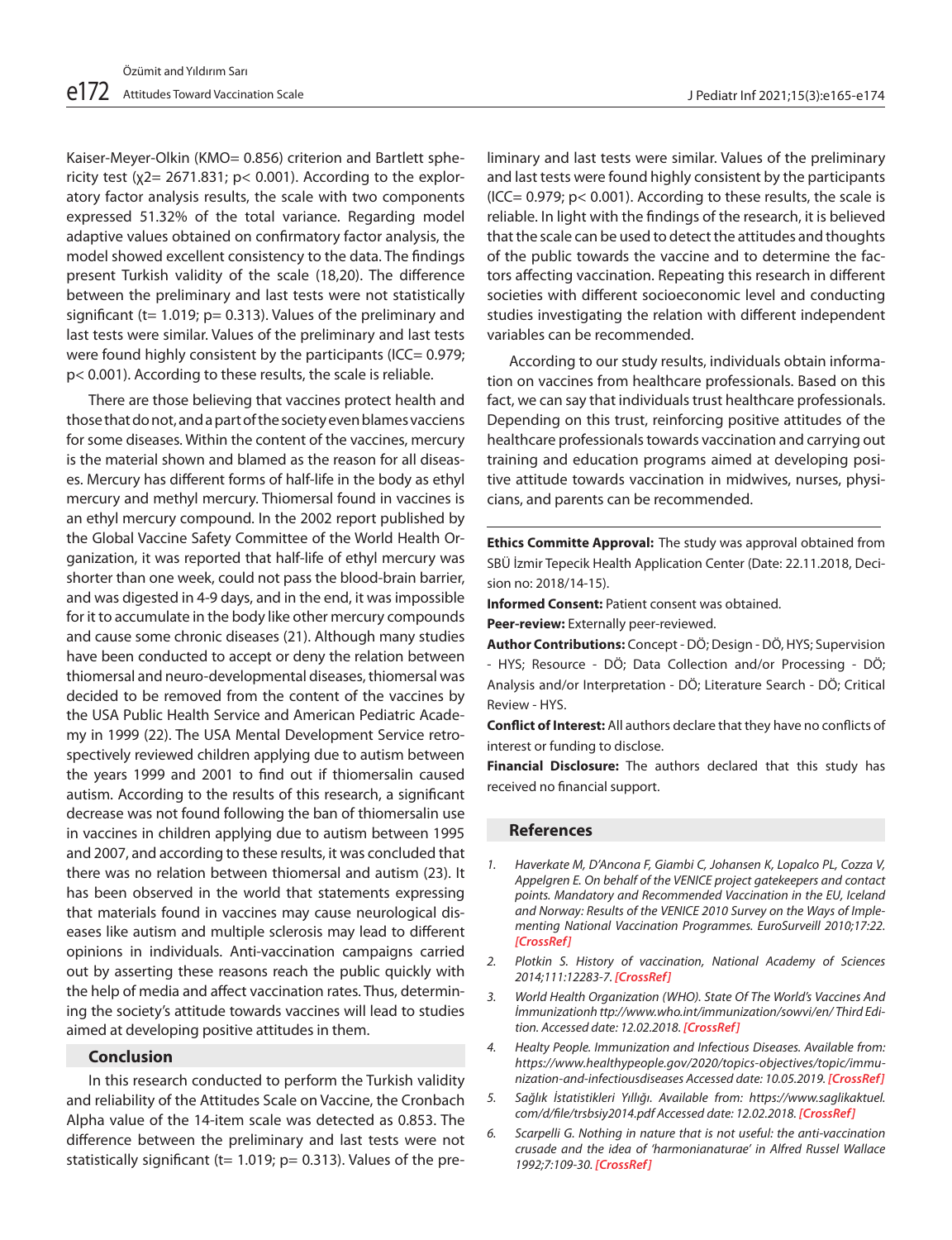- *7. Dubé E, Vivion M, Mac Donald N E. Vaccine hesitancy, vaccine refusal and the anti-vaccine movement: influence, impact and implications. Expert Rev Vaccines 2015;14: 99–117. [\[CrossRef\]](https://doi.org/10.1586/14760584.2015.964212)*
- *8. Jacobson RM. Vaccination Refusa land Parental Education: Lessons Learnt. Med scape 2010: http://www.medscape.com/viewarticle/723931. [CrossRef]*
- *9. T.C. Sağlık Bakanlığı Sağlık Bilgi Sistemleri Genel Müdürlüğü. Sağlık İstatistikleri Yıllığı 2017 Haber Bülteni, 2018. [CrossRef]*
- *10. OECD. Child Vaccination Rates. Available from: https://data.oecd.org/ healthcare/child-vaccination-rates.htm Accessed date: 01.08.2019. [CrossRef]*
- *11. World Health Organization (WHO). http://www.who.int/immunization/monitoring\_surveillance/data/gs\_eurprofile.pdf?ua=1 Data received as of 2017-Jul-11. Accessed date: 28.05.2019. [CrossRef]*
- *12. OECD. Child vaccination rates. Diphtheria, tetanus, pertussis/Measles, % of children, 2015. Available from: https://data.oecd.org/healthcare/ child-vaccination-rates.htm. Accessed date: 27.07.2018. [CrossRef]*
- *13. Avcı E. Çocukluk Dönemi Aşılarına İlişkin Karşılaştırmalı Bir Analiz: Amerika Birleşik Devletleri ve Türkiye. Özgürlük Araştırmaları 2017;9:5- 35. [CrossRef]*
- *14. McKee C, Bohannon K. Exploring the Reasons Behind Parental Refusal of Vaccines. J Pediatr Pharmacol Ther JPPTOff J PPAG 2016;21:104-9. [CrossRef]*
- *15. Tavşancıl E. Tutumların Ölçülmesi ve SPSS ile Veri Analizi. 5. Basım, Nobel Yayıncılık, Ankara, 2014:19-51. [CrossRef]*
- *16. Cvjetkovic SJ, Jeremic VL, Tiosavljevic DV. Knowledge and attitudes toward vaccination: A survey of Serbian students, Journal of Infection and Public Health 2017; 10: 649-56. [CrossRef]*
- *17. World Health Organization (WHO). http://www.who.int/substance\_ abuse/research\_tools/translation /en/print.html (08.05.2018). World Health Organization [WHO] (2008b). Process of Translation and Adaptation of Instruments. [CrossRef]*
- *18. Tinsley Howard EA, Tinsley DJ. Uses of factor analysis in counseling psychology research. J Counsel Psych 1987:34;414. [CrossRef]*
- *19. Akgül A. Tıbbi Araştırmalarda İstatistiksel Analiz Teknikleri "SPSS Uygulamaları" (3), Emek Ofset, Ankara, 2005.[CrossRef]*
- *20. Merenda, Peter F. A Guide to the Proper Use of Factor Analysis in the Conduct and Reporting of Research: Pitfalls to Avoid. Measurement and Evaluation in Counseling and Development 1997:156-64. [\[CrossRef\]](https://doi.org/10.1080/07481756.1997.12068936)*
- *21. Schechter R, Grether JK. Continuing increases in autism reported to California's developmental services system: mercury in retrograde. Arch Gen Psychiatry 2008;65(1):19-24. [CrossRef]*
- *22. Gerber JS, Offit PA. Vaccines and autism: a tale of shifting hypotheses. Clin Infect Dis 2009;48(4):456-61. [\[CrossRef\]](https://doi.org/10.1086/596476)*
- *23. T.C. Sağlık Bakanlığı. Aşılar ile Otizm Arasında İlişki Var mı? Available from: https://asi.saglik.gov.tr/genel-bilgiler/46-a%C5%9F%C4%B1larile-otizm-aras%C4%B1nda-ili%C5%9Fki-var-m%C4%B1d%C4%B1r. html Accessed date: 25.08.2019. [CrossRef]*